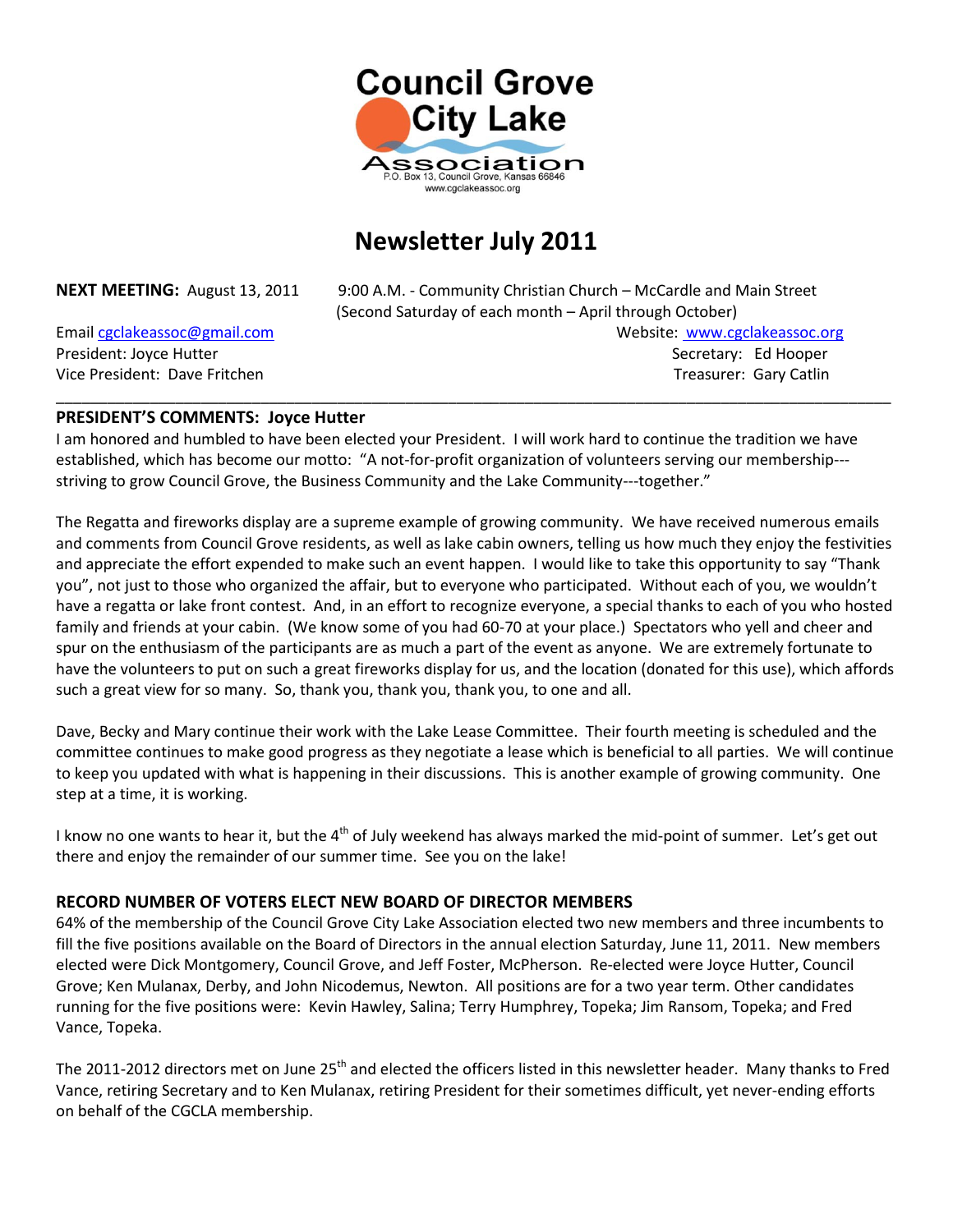#### **LAKE LEASE COMMITTEE**

We have received a few questions about who are the members of the "lease committee." Following is a list of committee members from the June  $7<sup>th</sup>$  Council Grove Republican:

City Council Lake Committee – Mark Brooks, Betty Hughey and Debi Schwerdtfeger Council Grove Residents = Bret LeMay, Ward 1; Charlene McRae, Ward 2; Jim Autrey, Ward 3 City Lake Residents – Dave Fritchen, Becky Catlin and Mary Honeyman Council Grove Business Representatives = Dennis DeLay, Bob Alexander, Tim Tyner

### **USD 417 RECEIVES CHECK FROM CITY LAKE ASSOCIATION**

John Nicodemus, representing the Council Grove City Lake Association, is pictured presenting a check in the amount of \$3700 to Donna Frese, representative of the Educational Enhancement Fund. The check represents the proceeds of the City Lake Association Charity Golf Tournament, and is being donated to the USD 417 Educational Enhancement Fund. This is the second year of the tournament, which is organized by John Nicodemus, who stated, "We could not possibly raise this kind of money for the kids in our school district without the help and participation of the merchants and business owners of Morris County. We thank each of you for your donation and honestly appreciate your willingness to support the City Lake Association in our efforts to enrich the educational experience for our young people."



**Last year the City Lake Association raised \$2000 for the USD 417 Educational Enhancement Fund.**

**The goal this year was \$3000, which was exceeded.**

**The goal for next year is set at \$5000.**

## **WASHUNGA DAYS – Lake Association Float Wins 1st Prize**

Washunga Days this year was another busy June weekend in Council Grove with large crowds and volunteers working hard to make the event a community success. We are proud that the City Lake community was once again a large part of the volunteer effort. The Lake Association Float won  $1<sup>st</sup>$  prize in the adult division of the Washunga Days parade.

The Lake Association parade entry was a big hit, with the parade crowd cheering and expressing support for the Lake Community. Glenda and Day Carlin were ably assisted by Tom & Nancy Nurnberg's grandchildren tossing candy to the spectators. Glenda and Day (I-22A) did a great job of putting our entry together. Be sure to thank them for the work and their fine results.

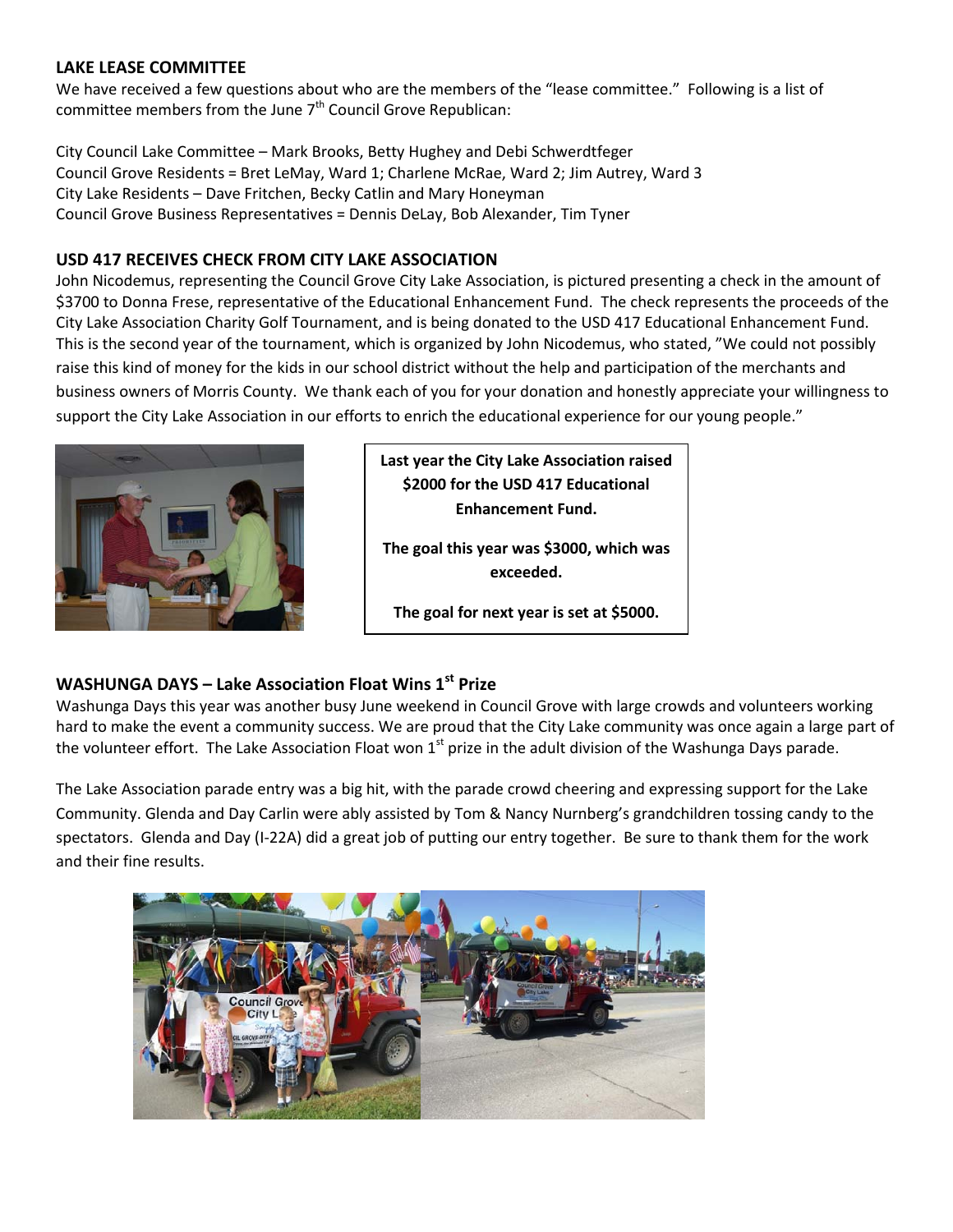#### **INDEPENDENCE DAY CELEBRATION RESULTS**

The Council Grove City Lake Association Independence Day Celebration was a huge success. The lake community population increases many times over as friends and family flock to town for the weekend. Some of the merchants reported record weekend sales. We are fortunate to be part of the Council Grove community.

The activities on the 3<sup>rd</sup> began with the Decorated Boat Regatta, Lake Front Decorating judging, and culminated with a great fireworks display. Terry Humphrey, assisted by John Nicodemus, did a great job of handling the huge job of organizing the Regatta and Lake Front Decorating contest. Thanks to all of you who honored and celebrated our Independence by decorating lake fronts, and participating in the Regatta. All three elements, lake front decorations, parade participants, and spectators combine to make a fine celebration.

Once again, the fireworks display was fantastic and made possible by our membership and other volunteers. Dan May and George Collins, both former cabin owners, and Kyle McMillan, all came from out of town and worked the entire weekend to make the display possible. Also a special thanks to Bob and Debbie Rodak who provided lodging and hospitality to these folks. Thanks to all of you who have, and will, donate to the fireworks fund.

We also owe a very special thanks to the White family. Since the city has not allowed the display to be shot from city property, the White family has allowed the shooting of the fireworks from their pasture. This is no small deal. In addition to wear and tear from the trucks carrying the equipment and fireworks; insurance coverage and fire protection are required and there is always the remote possibility of property damage. The celebration was enjoyed by the entire community.



## **Regatta and Lake Front Decoration Winners**

**Regatta**  1st Renee Roth, #32 2nd Jennifer Forker, #28 3rd Dave Fritchen, #35

#### **Lake Front**

1st Dan Winter, I-5 2nd Sadie Benning, C-28 3rd John Peterson, I -2

#### **ARE YOU A GOOD NEIGHBOR?**

Living at the lake implies casual, relaxed, care-free and fun times. Sometimes, however, we forget about our neighbors, our small lots, and the fact that our "good times" may be infringing upon our neighbor's peace and quiet and the very things he/she came to the lake to experience. Often weekends and holidays are a time for extended family gatherings, which can sometimes over-tax our facilities. The kids play in the neighbor's yard. The tents, campers and RV's are scattered hither and yon. The talking and visiting continue well past the quiet hours. The dogs do their "thing" in your yard (which is one reason you don't own a dog) and firecrackers get shot off after quiet hours (in JUNE!!!).

As a neighbor, how do you feel? Are you angry because there was so much noise you couldn't get to sleep? Are you upset at the neighbor's grandchildren who trampled your newly-planted flowers? Did you accost your neighbor and tell him in no uncertain terms just how you feel about his family? ---OR---did you smile to yourself knowing what a good time you have when it's your family gathered here and feel happy to see your neighbors having such a grand time? As the host family, did you talk with your neighbor to let them know you would be having a "crowd" for the weekend? Did you explain you might be visiting late ("hope we don't disturb you"), the kids may over-step the boundaries even after you've shown them where they are. But, it's only for (however many) days, then all will return to normal.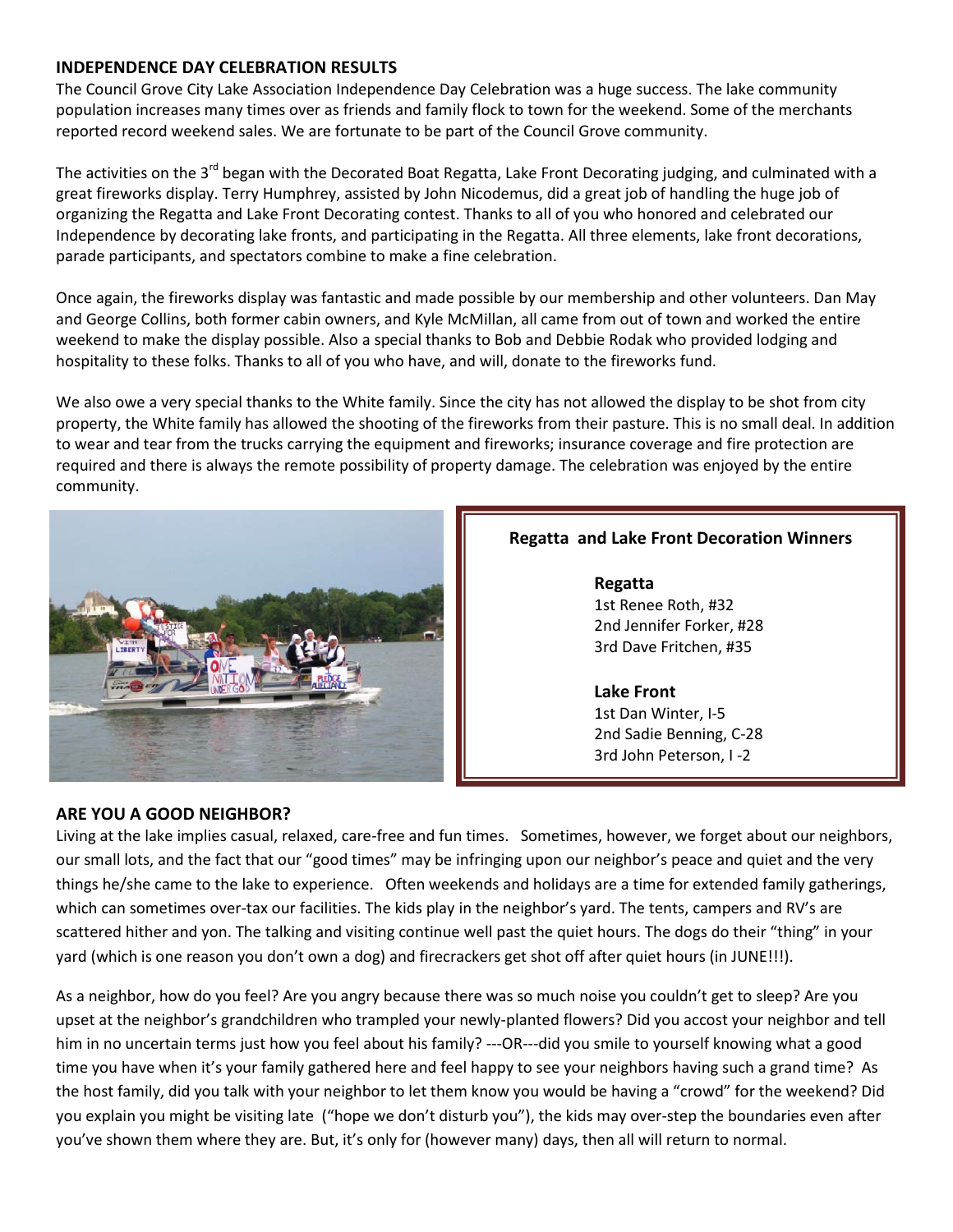As a lake cabin owner, we are all here to have a good time. Whether you are a full-time or part-time resident, it doesn't matter. What matters is that we each be considerate and sensitive to our neighbors. We are governed by the same ordinances which govern the city of Council Grove. We do have a leash law. It would be nice to be able to let your dogs run free, but dogs are to be kept on a leash in your own yard. Your neighbor is entitled to walk freely in his own yard without being threatened or accosted by your dog, or stepping in your dog's "leavings". Likewise, tents, trailers and RV's provide additional space for guests, but need to be removed from the property and stored elsewhere when not occupied. Your neighbor wants to enjoy peaceful scenery, not your "outbuildings". We need to speak to each other, keep each other informed, assist each other when we can and assure we continue to make our lake a pleasant place to be. Please consider your neighbor and how you might feel if you were in his/her place. Let's all make an effort to be sure we are not the cause of someone's displeasure.

## **LAKE ASSOCIATION RELAY FOR LIFE – You are invited!**



## **VOLUNTEER OF THE YEAR AWARD**

The Wayne Criser Volunteer of the Year Award is given annually to someone who has gone above and beyond in volunteer efforts which have enhanced our lake community. This award is named after the late Wayne Criser. Without Wayne's tireless volunteer efforts, our lake community would look substantially different today.

You may email your nominations to Christie Brungardt at [cbrungardt@gmail.com](mailto:cbrungardt@gmail.com) or snail mail to Christie Brungardt at 2600B Augusta Lane, Hays, KS 67601. Entries should give the name of the nominee, what they have done that you think makes them a candidate for the award, and the name of the person submitting the nomination. To be considered, all nominations must be received by Christie prior to August 27<sup>th</sup>. A committee will read all nominations, consider the information and make the final decision. Presentation of the award will occur at the September 10, general membership meeting.

This year, the Board of Directors have excluded themselves from nomination. Anyone *not currently* serving on the Board is eligible. Members of the current Board are: Joyce Hutter, Dave Fritchen, Ed Hooper, Gary Catlin, Ken Mulanax, Andy Hutter, Curt Brungardt, John Nicodemus, Christie Brungardt, Dick Montgomery and Jeff Foster.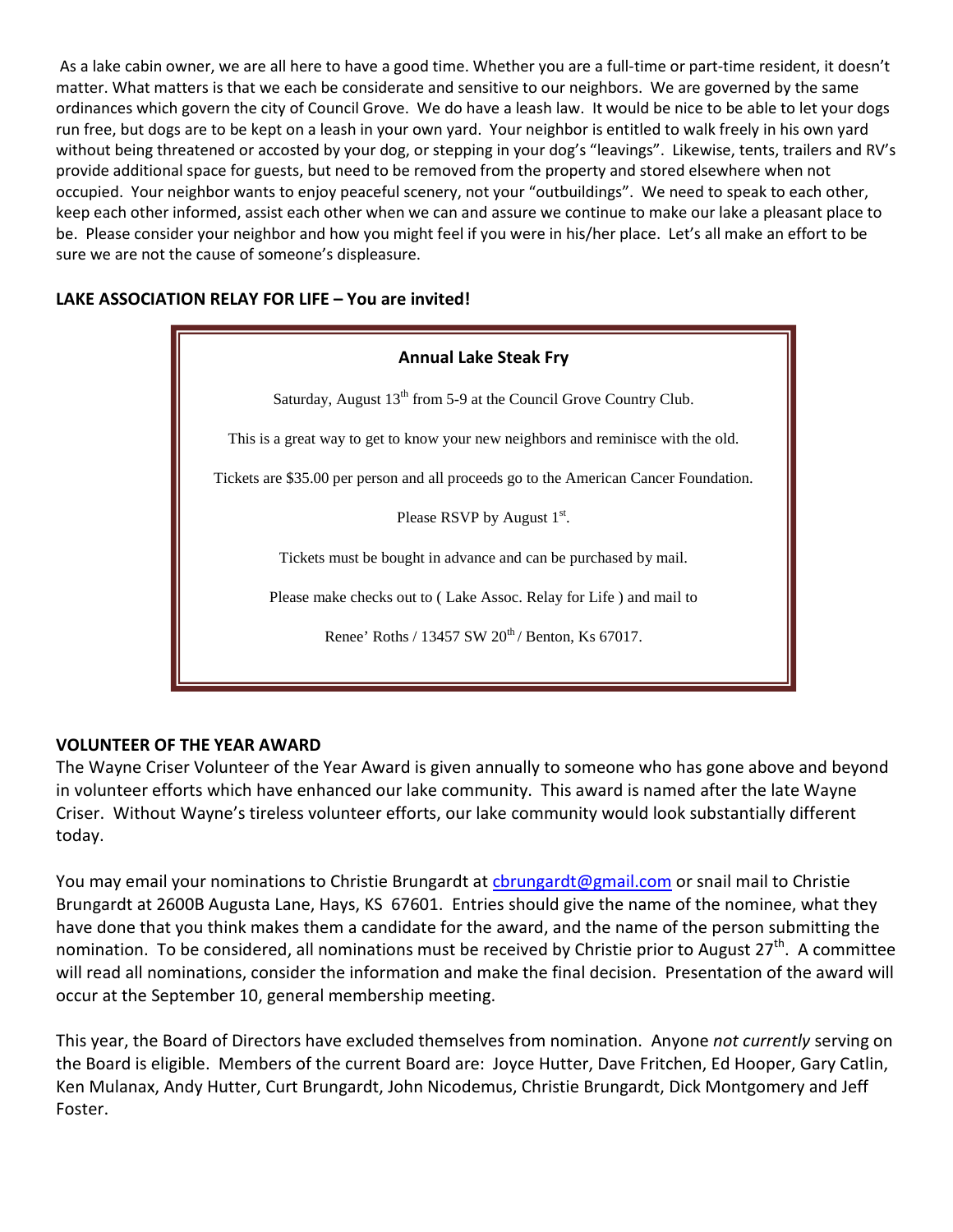## **THE LAKE ASSOCIATION in 2011**

#### **MEMBERSHIP UPDATE 2011 MEMBERSHIP DRIVE**

The 2011 Lake Association membership drive has begun with **273 out of 339** members enrolled. Keep those checks and membership cards coming. Our goal is 92% membership for this year. EVERYTHING is paid for by you, our membership. We thank you profusely for your support and participation. Also, the information card is extremely important. The mailing address you give is where we send the newsletter and any additional written information sent from the Association, i.e. your ballot to vote for board members. The phone numbers (please give all that you have) are in case of emergency, i.e., your property burns, or we notice something that you need to know about. We do not sell this information to anyone or give it out for any reason other than emergency.

## **IF YOU HAVE NOT PAID YOUR 2011 DUES, PLEASE FILL OUT THIS FORM AND RETURN IT WITH YOUR CHECK TO: CGC LAKE ASSOCIATION, P.O.BOX 13, COUNCIL GROVE KS. 66846**

| Dues Card - 2011                           |                                              |
|--------------------------------------------|----------------------------------------------|
| <b>Council Grove City Lake Association</b> |                                              |
| PO Box 13, Council Grove, KS 66846         |                                              |
|                                            | <b>Annual Dues:</b><br>\$35.00               |
|                                            | Legal Fund Contribution: \$                  |
|                                            | General Fund Contribution: \$                |
|                                            | TOTAL: \$                                    |
|                                            |                                              |
|                                            | I am willing to volunteer for: _____________ |
|                                            |                                              |
|                                            |                                              |
|                                            |                                              |
|                                            |                                              |

Please return this dues card with your check payable to: Council Grove City Lake Association

*Council Grove City Lake Association apparel items are available by calling Lisa Palmer at 620 767-6659, email at [palmerscove@gmail.com,](mailto:palmerscove@gmail.com) or stopping by 100 Lake Road (CW04).*